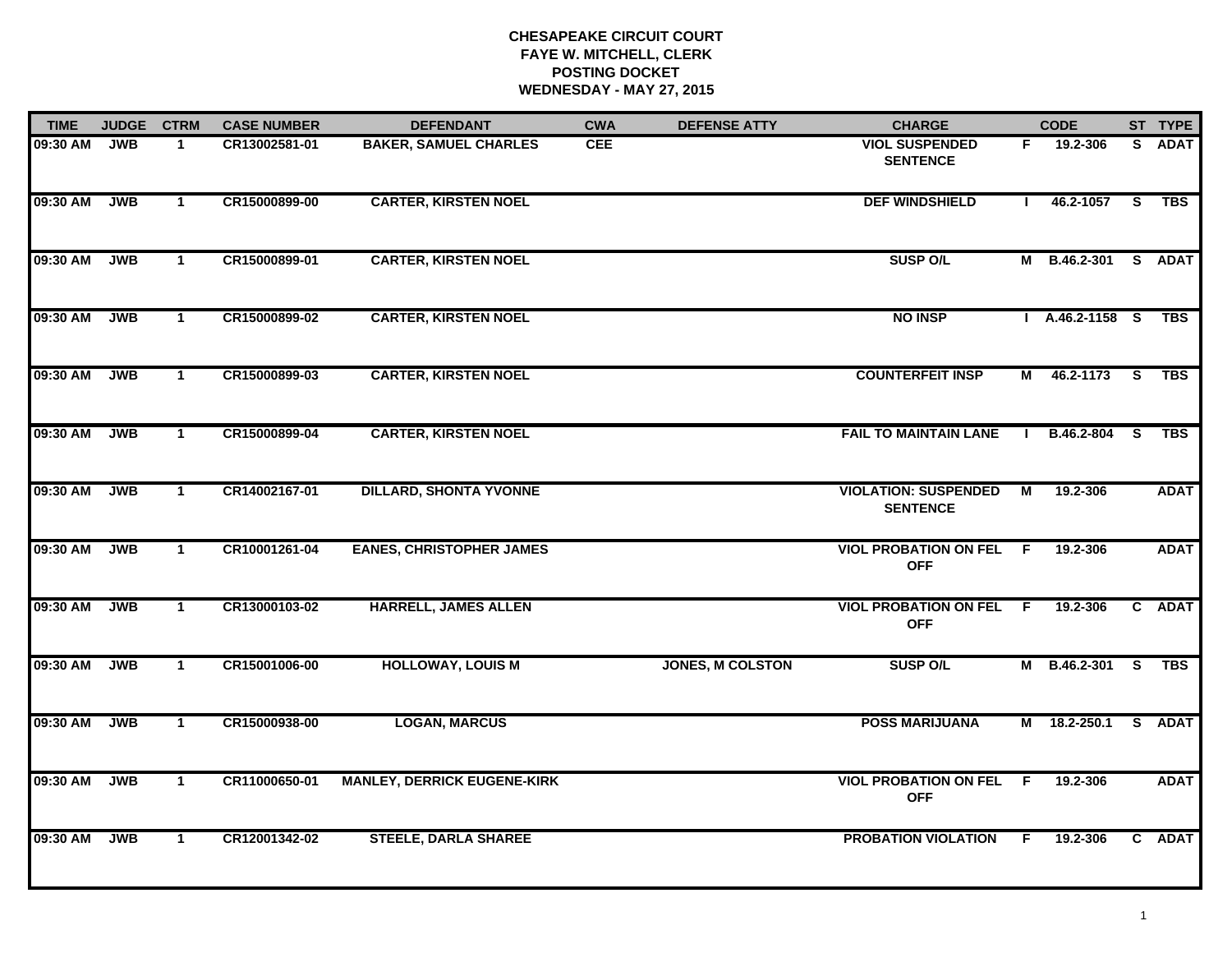# **CHESAPEAKE CIRCUIT COURT FAYE W. MITCHELL, CLERK POSTING DOCKET WEDNESDAY - MAY 27, 2015**

| <b>TIME</b> | <b>JUDGE</b> | <b>CTRM</b> | <b>CASE NUMBER</b> | <b>DEFENDANT</b>                | <b>CWA</b>  | <b>DEFENSE ATTY</b>     | <b>CHARGE</b>                              |    | <b>CODE</b> | <b>ST</b> | <b>TYPE</b>     |
|-------------|--------------|-------------|--------------------|---------------------------------|-------------|-------------------------|--------------------------------------------|----|-------------|-----------|-----------------|
| 11:00 AM    | <b>JWB</b>   |             | CR11000519-00      | <b>CLARK, NICHOLAS RYAN</b>     | <b>NONE</b> | <b>GILCHRIST, KURT</b>  | <b>STATUTORY BURGLARY</b>                  | E  | 18.2-91     | в         | cc              |
| 11:00 AM    | <b>JWB</b>   |             | CR99001448-00      | <b>DUNN, KRISTAL</b>            | <b>NONE</b> | <b>RALDINGER</b>        | <b>CREDIT CARD THEFT</b>                   | F. | 18.2-192    | C         | CC              |
| 11:00 AM    | <b>JWB</b>   |             | CR04003920-00      | <b>DUNN, KRISTAL EULNDA</b>     | <b>NONE</b> | <b>PAUL R. VERREY</b>   | <b>GRAND LARCENY</b>                       | F  | 18.2-95     | B         | CC              |
| 11:00 AM    | <b>JWB</b>   |             | CR04A03920-00      | <b>DUNN, KRISTAL EULNDA</b>     | <b>NONE</b> | <b>ANTHONY L DRAPER</b> | <b>PROBATION VIOLATION</b>                 | F. | 19.2-306    | C         | cc              |
| 11:00 AM    | <b>JWB</b>   |             | CR12003183-01      | <b>WALTON, DOMINIQUE I</b>      | <b>NONE</b> | <b>POULSON, MICHAEL</b> | <b>POSS OXYCODONE</b>                      | F. | 18.2-250    | C.        | <b>CC</b>       |
| 11:00 AM    | <b>JWB</b>   |             | CR12003183-02      | <b>WALTON, DOMINIQUE ISAIAH</b> | <b>NONE</b> | Wegman, Robert L.       | <b>VIOL PROBATION ON FEL</b><br><b>OFF</b> | F. | 19.2-306    | C.        | $\overline{cc}$ |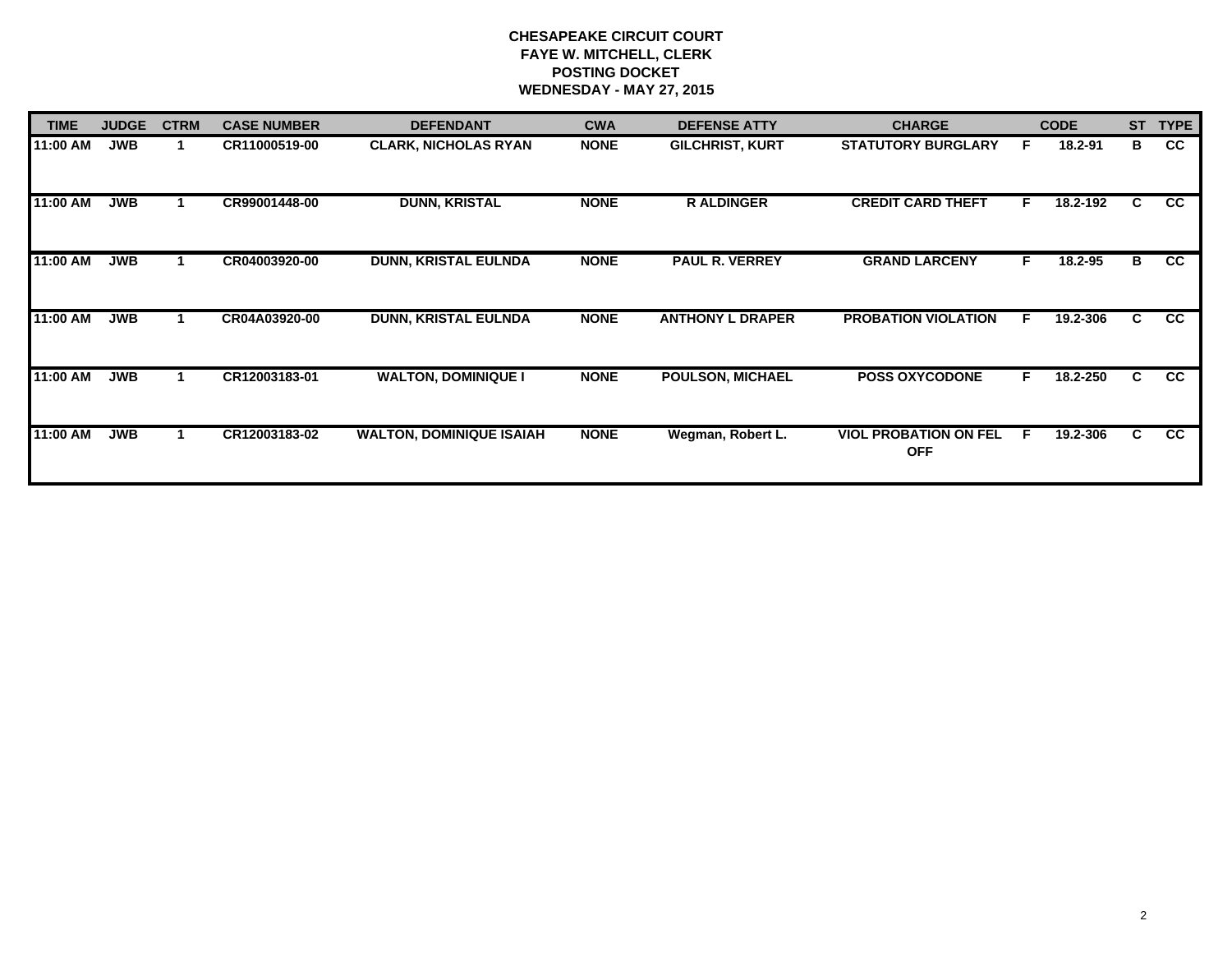| Hearing<br><b>Time</b> | Judge      | Court<br>Room            | Case #        | <b>Plaintiff</b>          | <b>Defendant</b>          | <b>Plaintiff Attorney</b> | <b>Defendant Attorney</b> | <b>Motion</b>                         | <b>Duration</b> |
|------------------------|------------|--------------------------|---------------|---------------------------|---------------------------|---------------------------|---------------------------|---------------------------------------|-----------------|
| 09:00 AM JWB           |            | - 1                      | CL13000520-00 | NIXON, KERRY L            | *DR VINOD AGARWAL         | PRO SE                    | KING, RAY W               | <b>Motion to Dismiss</b>              | N/A             |
| 09:00 AM               | <b>JWB</b> | $\overline{\phantom{a}}$ | CL14000027-00 | LOTT, ALICE FAY           | *GRIMES, MICHAEL PAUL; MD | FREDERICK, DONNA Z        | DILLMAN, RODNEY           | <b>Motion to Dismiss</b>              | N/A             |
| 09:00 AM JWB           |            | $\overline{\mathbf{1}}$  | CL14000027-00 | LOTT, ALICE FAY           | *GRIMES, MICHAEL PAUL; MD | FREDERICK, DONNA Z        | DILLMAN, RODNEY           | Motion (Other)                        | N/A             |
| 09:00 AM               | <b>JWB</b> | -1                       | CL14000027-00 | LOTT, ALICE FAY           | *GRIMES, MICHAEL PAUL; MD | FREDERICK, DONNA Z        | DILLMAN, RODNEY           | <b>Motion to Dismiss</b>              | 1 Hour          |
| 09:00 AM JWB           |            | -1                       | CL15001097-00 | BLALOCK, NANCY BUCHANAN   | *BLALOCK, HAROLD R        | WILLIAMS, VERONICA E      |                           | Appt. Guardian &<br>Conservator       | 15 Min.         |
| 10:00 AM               | <b>JWB</b> | -1                       | CL12002718-00 | WILEY, NORMAN LESTER      | <b>COMMONWEALTH</b>       | WOODS, MICHAEL            | CAMPBELL, WILLIAM H       | Operator's License<br>Petition        | N/A             |
| 10:00 AM JWB           |            | - 1                      | CL14000256-00 | JONES, SANDRA DIANE       | <b>COMMONWEALTH</b>       | PRO SE                    | CAMPBELL, WILLIAM H       | Operator's License<br>Petition        | N/A             |
| 10:00 AM JWB           |            | $\overline{1}$           | CL14000567-00 | <b>BALDWIN, DANIEL T</b>  | <b>COMMONWEALTH</b>       | PRO SE                    | CAMPBELL, WILLIAM H       | Operator's License<br>Petition        | N/A             |
| 10:00 AM               | <b>JWB</b> | -1                       | CL14000568-00 | <b>BALDWIN, DANIEL T</b>  | <b>COMMONWEALTH</b>       | PRO SE                    | CAMPBELL, WILLIAM H       | Operator's License<br>Petition        | N/A             |
| 10:00 AM JWB           |            | -1                       | CL14000903-00 | KERWIN, KEVIN CHRISTOPHER | <b>COMMONWEALTH</b>       |                           | CAMPBELL, WILLIAM H       | <b>Operator's License</b><br>Petition | N/A             |
| 10:00 AM JWB           |            | -1                       | CL14001845-00 | BYRNES, JEREMY B          | <b>COMMONWEALTH</b>       | GOOD, DAVID M             | CAMPBELL, WILLIAM H       | <b>Present Order</b>                  | N/A             |
| 10:00 AM JWB           |            | $\overline{\mathbf{1}}$  | CL14002143-00 | WILSON, RONNIE; SR        | <b>COMMONWEALTH</b>       | PRO SE                    | CAMPBELL, WILLIAM         | Operator's License<br>Petition        | N/A             |
| 10:00 AM JWB           |            | -1                       | CL14002214-00 | <b>BLANKENSHIP, DALE</b>  | <b>COMMONWEALTH</b>       | WOODS, MICHAEL            | CAMPBELL, WILLIAM H       | Operator's License<br>Petition        | N/A             |
| 10:00 AM JWB           |            | -1                       | CL14002215-00 | BLANKENSHIP, DALE         | <b>COMMONWEALTH</b>       | WOODS, MICHAEL J          | CAMPBELL, WILLIAM H       | Operator's License<br>Petition        | N/A             |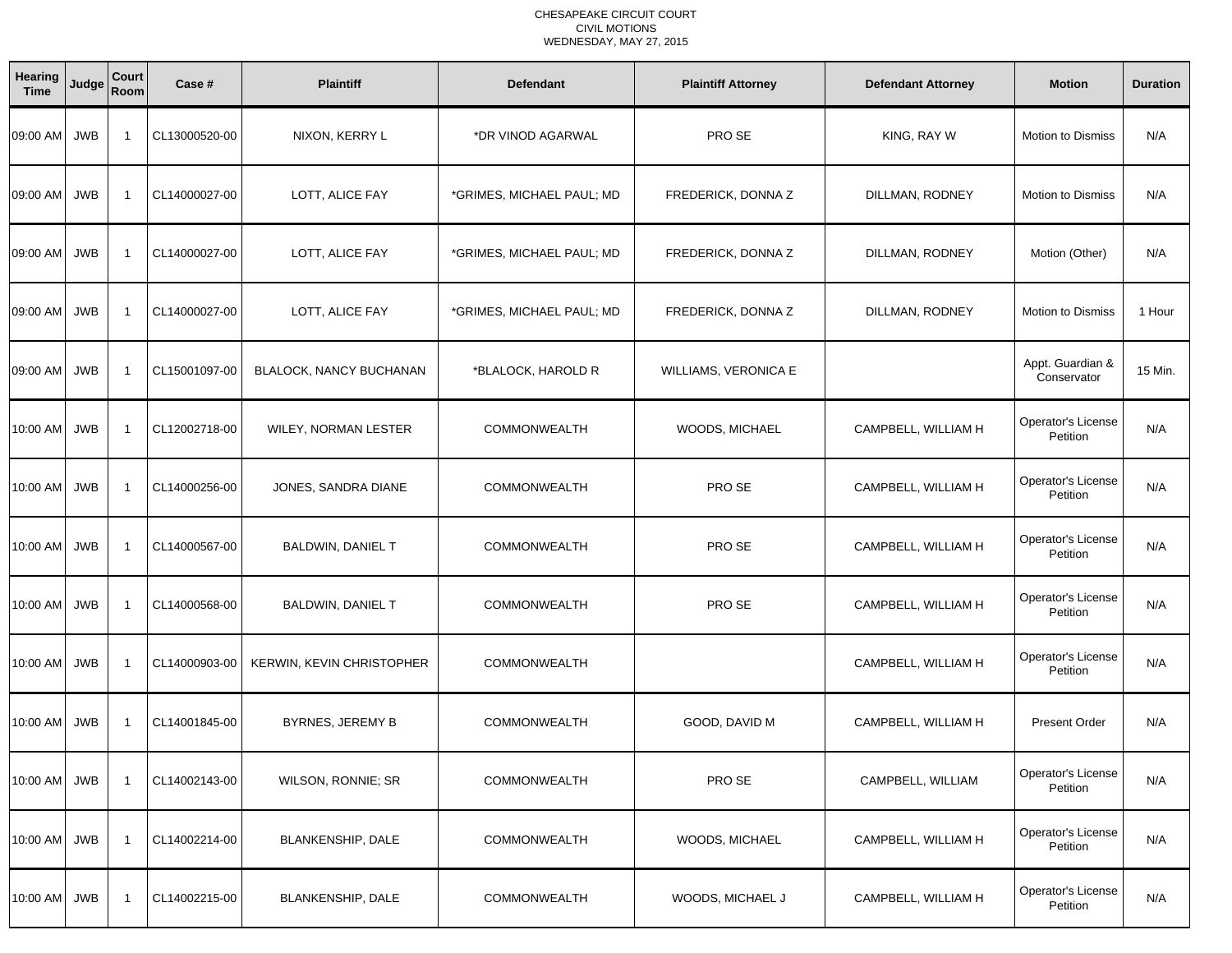| Hearing<br><b>Time</b> | Judge      | Court<br>Room           | Case #        | <b>Plaintiff</b>                      | <b>Defendant</b>         | <b>Plaintiff Attorney</b> | <b>Defendant Attorney</b> | <b>Motion</b>                  | <b>Duration</b> |
|------------------------|------------|-------------------------|---------------|---------------------------------------|--------------------------|---------------------------|---------------------------|--------------------------------|-----------------|
| 10:00 AM               | <b>JWB</b> | $\overline{1}$          | CL15000004-00 | PELLETIER, SUSAN WOODRUFF             | <b>COMMONWEALTH</b>      | LEFTWICH, JAMES A; JR     | CAMPBELL, WILLIAM H       | Present Order                  | N/A             |
| 10:00 AM               | <b>JWB</b> | $\overline{1}$          | CL15000332-00 | EVANS, KELLI DEANE                    | <b>COMMONWEALTH</b>      | PRO SE                    | CAMPBELL, WILLIAM H       | Operator's License<br>Petition | N/A             |
| 10:00 AM               | <b>JWB</b> | $\overline{\mathbf{1}}$ | CL15000362-00 | DAVIS, PHILLIP LEE; JR                | <b>COMMONWEALTH</b>      | PRO SE                    | CAMPBELL, WILLIAM H       | Operator's License<br>Petition | N/A             |
| 10:00 AM               | <b>JWB</b> | $\overline{\mathbf{1}}$ | CL15000436-00 | LINEHAN, KELLY DANIELLE               | <b>COMMONWEALTH</b>      | PRO SE                    | CAMPBELL, WILLIAM H       | Operator's License<br>Petition | N/A             |
| 10:00 AM               | <b>JWB</b> | $\overline{\mathbf{1}}$ | CL15000753-00 | HALL, TARSHIA B                       | <b>COMMONWEALTH</b>      | PRO SE                    | CAMPBELL, WILLIAM H       | <b>Present Order</b>           | N/A             |
| 10:00 AM               | <b>JWB</b> | -1                      | CL15000802-00 | ADDISON, BRENDA                       | COMMONWEALTH             | PRO SE                    | CAMPBELL, WILLIAM H       | <b>Present Order</b>           | N/A             |
| 10:00 AM               | <b>JWB</b> | $\overline{1}$          | CL15000957-00 | HARRELL, JONATHAN LEON                | <b>COMMONWEALTH</b>      | EWING, CYNTHIA L          | CAMPBELL, WILLIAM H       | <b>Present Order</b>           | N/A             |
| 11:00 AM               | <b>JWB</b> | $\overline{1}$          | <b>CRIM</b>   | <b>RESTITUTION DOCKET</b>             | RESTITUTION DOCKET       |                           |                           |                                |                 |
| 09:00 AM               | <b>FBL</b> | $\overline{2}$          | CL13001176-00 | ODOM, MARK KENDALL                    | ODOM, STEPHANIE L        | GIVANDO, STEPHEN P        |                           | Final Decree of<br>Divorce     | 15 Min.         |
| 09:00 AM               | <b>FBL</b> | $\overline{2}$          | CL13001901-00 | NATIONAL COLLEGIATE<br><b>STUDENT</b> | *CARUTHERS, LEOVINICA    | KOORT, PETER A            |                           | Default Judgment               | 15 Min.         |
| 09:00 AM               | <b>FBL</b> | $\overline{2}$          | CL13002374-00 | NATIONAL COLLEGIATE<br><b>STUDENT</b> | ELLIOTT, BILLY           | KOORT, PETER A            |                           | Default Judgment               | 15 Min.         |
| 09:00 AM               | <b>FBL</b> | $\overline{2}$          | CL13002830-00 | NATIONAL COLLEGIATE<br>STUDENT LO     | *JOHNSON, NIKAYA         | KOORT, PETER A            |                           | Default Judgment               | 15 Min.         |
| 09:00 AM               | <b>FBL</b> | $\overline{2}$          | CL13002894-00 | BODDIE, BOBBY L                       | <b>BODDIE, HARRIET D</b> | <b>BARTON, JAMIE L</b>    | SIMPSON, CHAD L           | Final Decree of<br>Divorce     | 30 Min.         |
| 09:00 AM               | <b>FBL</b> | $\overline{2}$          | CL13002980-00 | BUSTAMANTE, GILDARDO                  | RIVERA, JORGE            | HOLADIA, MANOLITA         | PAULSON, JOHN             | Motion (Other)                 | 30 Min.         |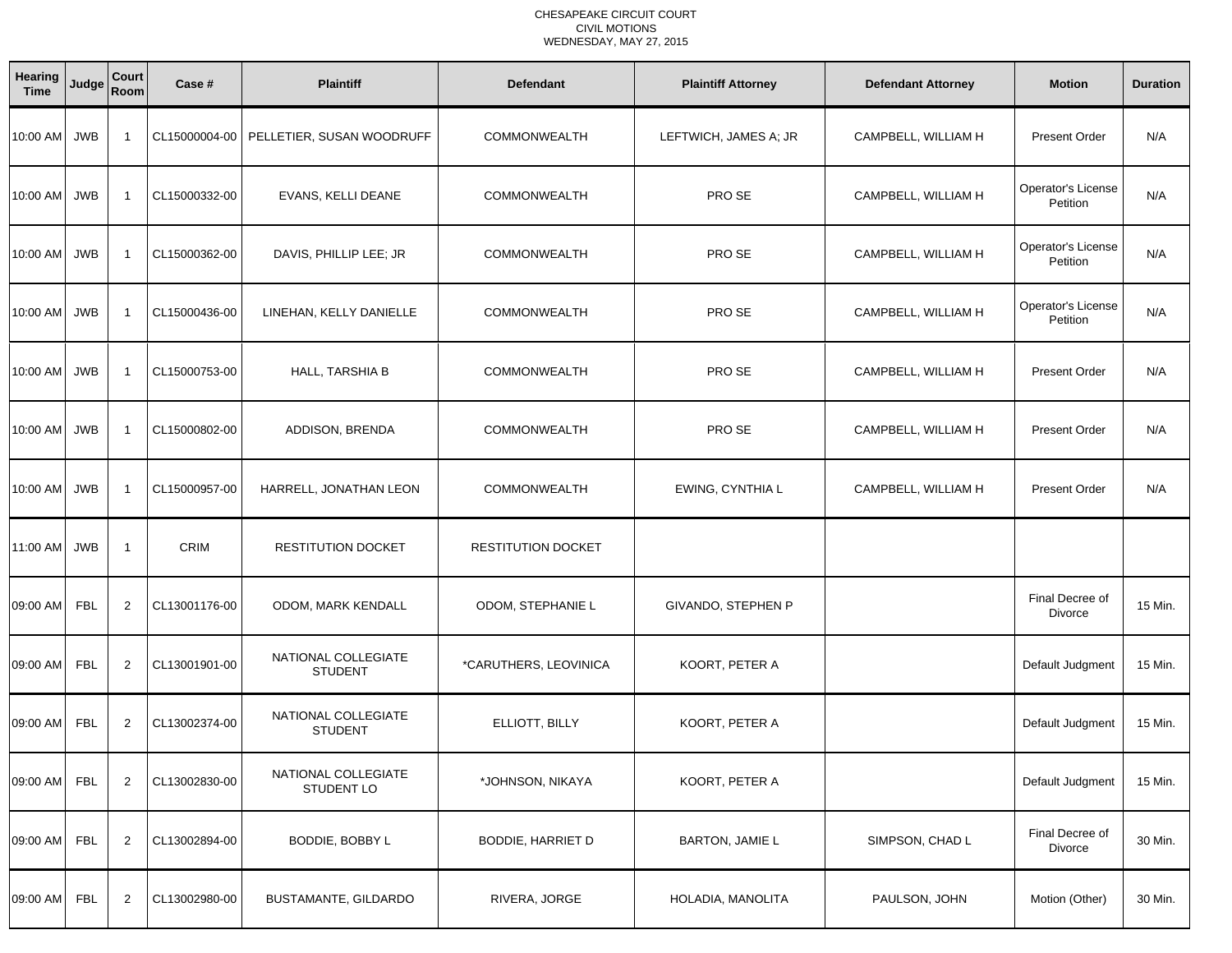| Hearing<br><b>Time</b> | Judge      | Court<br>Room  | Case #               | <b>Plaintiff</b>                        | <b>Defendant</b>          | <b>Plaintiff Attorney</b> | <b>Defendant Attorney</b> | <b>Motion</b>     | <b>Duration</b> |
|------------------------|------------|----------------|----------------------|-----------------------------------------|---------------------------|---------------------------|---------------------------|-------------------|-----------------|
| 09:00 AM               | <b>FBL</b> | 2              | CL14002092-00        | NATIONAL COLLEGIATE<br><b>STUDENT</b>   | *HARRIS, AARON            | KOORT, PETER A            |                           | Default Judgment  | 15 Min.         |
| 09:00 AM               | <b>FBL</b> | 2              | CL15000216-00        | NATIONAL COLLEGIATE<br><b>STUDENT</b>   | DOWNEY, SHARENA           | KOORT, PETER A            |                           | Default Judgment  | 15 Min.         |
| 09:00 AM               | FBL        | $\overline{2}$ | CL15000220-00        | NATIONAL COLLEGIATE<br><b>STUDENT</b>   | DOWNEY, SHARENA           | KOORT, PETER A            |                           | Default Judgment  | 15 Min.         |
| 09:00 AM               | FBL        | 2              | CL15000228-00        | NATIONAL COLLEGIATE<br><b>STUDENT</b>   | DOWNEY, SHARENA           | KOORT, PETER A            |                           | Default Judgment  | 15 Min.         |
| 09:00 AM               | <b>FBL</b> | $\overline{2}$ | CL15000467-00        | <b>BANK OF AMERICA NA</b>               | TAYLOR, JAMES A           | VANHORN, RACHEL           |                           | Default Judgment  | 15 Min.         |
| 09:00 AM               | <b>FBL</b> | $\overline{2}$ | CL15000764-00        | HOLT, RANDELL C; JR                     | HOLT, ERICA M             | TOLERTON, ROBIN L         | PRO SE                    | Pendente Lite     | 1 Hour          |
| 09:00 AM               | FBL        | $\overline{2}$ | CL15001037-00        | SELF, MARTHA D                          | LEWIS, LEROY A            | KANTOR, BARRY             | PRO SE                    | Pendente Lite     | 30 Min.         |
| 09:00 AM               | EPG        | 3              | CJ15-24, CJ15-<br>25 | IN RE: JUVENILE APPEAL                  | IN RE: JUVENILE APPEAL    | SNYDER, CHANDRA           | PLUMLEE, ERIC             | Motions (Other)   | 30 Min.         |
| 09:00 AM               | EPG        | 3              | CJ14-192             | IN RE: JUVENILE APPEAL                  | IN RE: JUVENILE APPEAL    | HUMPHREYS, VICTORIA       | FULLER, BARBARA           | Motion to Quash   | 1 Hour          |
| 09:00 AM               | <b>EPG</b> | 3              | CL13002160-00        | ROBERTS, SHANNON                        | ROBERTS, BENJAMIN         | ZEIGLER, BRANDON H        | PETTREY, KEVIN R          | <b>Show Cause</b> | 45 Min.         |
| 09:00 AM               | <b>EPG</b> | 3              | CL13002160-00        | ROBERTS, SHANNON                        | ROBERTS, BENJAMIN         | ZEIGLER, BRANDON H        | PETTREY, KEVIN R          | Motion to Compel  | 15 Min.         |
| 09:00 AM EPG           |            | 3              | CL14002920-00        | <b>BELLAR, PERLITA A</b>                | BELLAR, GARY E            | TAYLOR, STEVE C           | ALOUPAS, CARMELOU G       | Show Cause        | 45 Min.         |
| 09:00 AM EPG           |            | 3              | CL15000111-00        | FARNEN, LISA AYN COLOSIMO               | FARNEN, MATTHEW ROBERT    | JANKELL, PETER J          | DICKEY, JONAH S           | Pendente Lite     | 30 Min.         |
| 09:00 AM EPG           |            | 3              |                      | CL15000470-00 WHITEHURST, THERESE WOLAK | JOHNSON, JOHN CHRISTOPHER | SHILLING, ANDREW T        |                           | Motion (Other)    | 1 Hour          |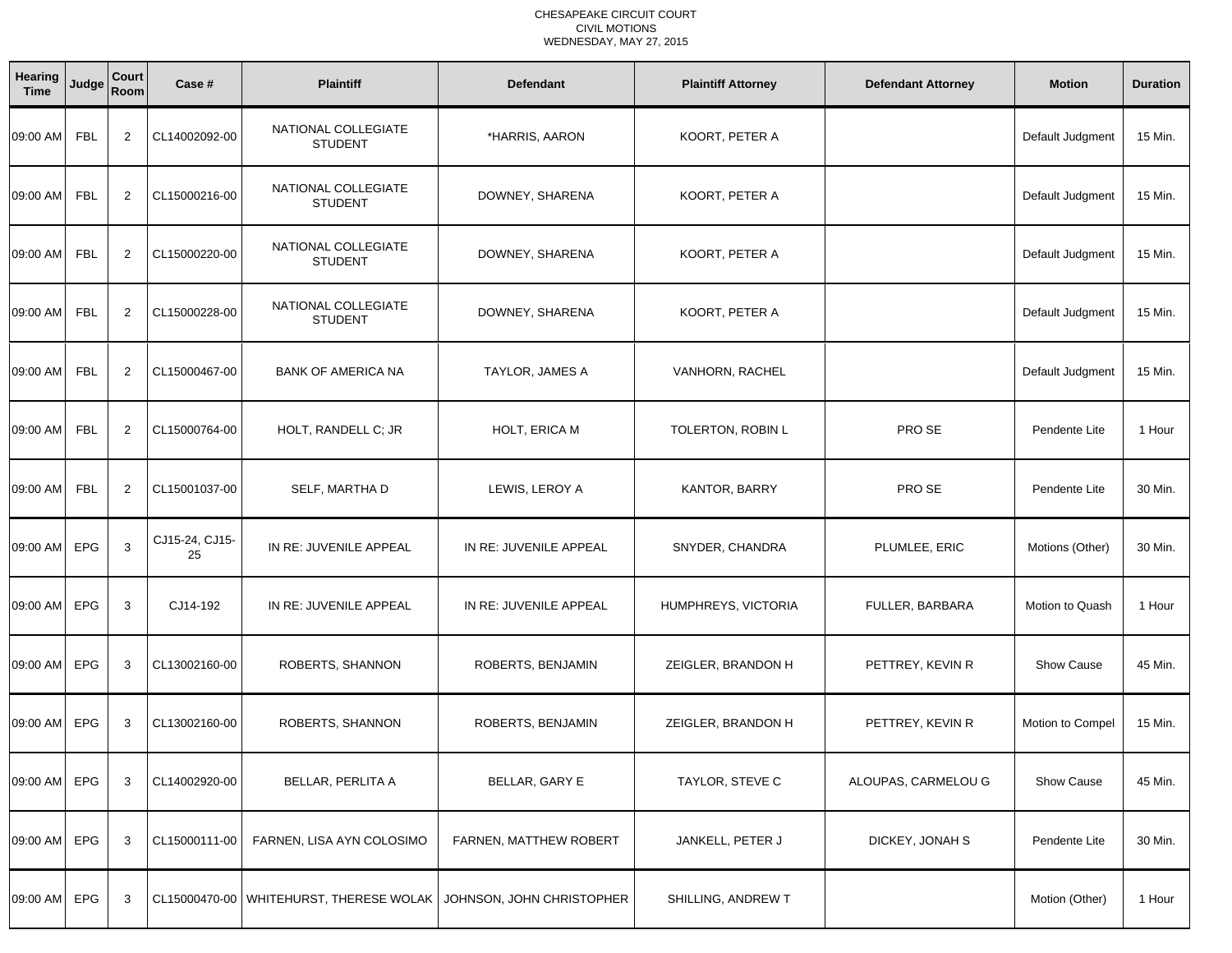| <b>Hearing</b><br><b>Time</b> | Judge      | Court<br>Room  | Case #        | <b>Plaintiff</b>                          | <b>Defendant</b>                          | <b>Plaintiff Attorney</b> | <b>Defendant Attorney</b>  | <b>Motion</b>                   | <b>Duration</b> |
|-------------------------------|------------|----------------|---------------|-------------------------------------------|-------------------------------------------|---------------------------|----------------------------|---------------------------------|-----------------|
| 09:00 AM                      | <b>TSW</b> | 4              | CL14000753-00 | BRYANT, NICOLE ELKS                       | BRYANT, RICHARD LANE                      | GARRIOTT, RICHARD E; JR   | ROWLANDS, BRENT LEE        | Motion (Other)                  | 45 Min.         |
| 09:00 AM                      | <b>TSW</b> | $\overline{4}$ | CL14001200-00 | WISE, MELINDA LYNN                        | KUNKEL, GUY SAMUEL                        | PRO SE                    |                            | Hearing                         | 30 Min.         |
| 09:00 AM                      | <b>TSW</b> | $\overline{4}$ | CL14002757-00 | <b>HEARD CONSTRUCTION INC</b>             | *WATERFRONT MARINE<br><b>CONSTRUCTION</b> | *BAXTER, J ANDREW         | HAIRE, JESSICA             | Demurrer                        | 1 Hour          |
| 09:00 AM TSW                  |            | $\overline{4}$ | CL14002757-00 | <b>HEARD CONSTRUCTION INC</b>             | *WATERFRONT MARINE<br><b>CONSTRUCTION</b> | *BAXTER, J ANDREW         | HAIRE, JESSICA             | Motion to Amend                 | N/A             |
| 09:00 AM                      | <b>TSW</b> | $\overline{4}$ | CL14002757-00 | <b>HEARD CONSTRUCTION INC</b>             | *WATERFRONT MARINE<br><b>CONSTRUCTION</b> | *BAXTER, J ANDREW         | HAIRE, JESSICA             | Motion to Compel                | N/A             |
| 09:00 AM                      | <b>TSW</b> | $\overline{4}$ | CL14002757-00 | <b>HEARD CONSTRUCTION INC</b>             | *WATERFRONT MARINE<br><b>CONSTRUCTION</b> | *BAXTER, J ANDREW         | HAIRE, JESSICA             | Motion to Dismiss               | N/A             |
| 09:00 AM TSW                  |            | $\overline{4}$ | CL14002757-00 | <b>HEARD CONSTRUCTION INC</b>             | *WATERFRONT MARINE<br><b>CONSTRUCTION</b> | *BAXTER, J ANDREW         | HAIRE, JESSICA             | Motion for<br>Sanctions         | N/A             |
| 09:00 AM                      | <b>TSW</b> | $\overline{4}$ | CL14002757-00 | <b>HEARD CONSTRUCTION INC</b>             | *WATERFRONT MARINE<br><b>CONSTRUCTION</b> | *BAXTER, J ANDREW         | HAIRE, JESSICA             | Motion (Other)                  | N/A             |
| 09:00 AM TSW                  |            | $\overline{4}$ | CL15000034-00 | ACHENBACH, NICHOLE<br><b>JENNIFER</b>     | ACHENBACH, DANA G                         | RENNINGER, NICOLAS D      | WOOD, CHRISTY J            | <b>Withdraw Counsel</b>         | 15 Min.         |
| 09:00 AM                      | <b>TSW</b> | 4              | CL15000353-00 | *SCHOOL BOARD CITY OF<br><b>CHESAPEAK</b> | *LEVITT, JAKE                             | HUNN, JEFFREY A           |                            | Court Approval of<br>Settlement | 15 Min.         |
| 09:00 AM TSW                  |            | $\overline{4}$ | CL15000577-00 | HICKEY, MARY COLLIER                      | HICKEY, JOHN CHRISTOPHER                  | HERRELL, SHEERA R         | <b>WEISBERG, MICHAEL S</b> | Pendente Lite                   | 30 Min.         |
| 09:00 AM TSW                  |            | 4              | CL15000715-00 | DAVIS, MIRIAM S                           | *DAVIS, TERRENCE                          | HAGANS, ROBERT F; JR      | PRO SE                     | Appt. Guardian &<br>Conservator | 30 Min.         |
| 09:00 AM TSW                  |            | 4              | CL15001057-00 | STEPPS, TRAVIS LEE                        | <b>CELEBRATE RITES OF</b><br>MARRIAGE     | PRO SE                    | <b>NA</b>                  | <b>Present Order</b>            | 15 Min.         |
| 09:00 AM MATA                 |            | 5              | CL12000632-00 | JONES, WAYNE L                            | JONES, MARIA M                            | WOOD, CHRISTY J           | LAINE, HERBERT             | Motion to Compel                | 1 Hour          |